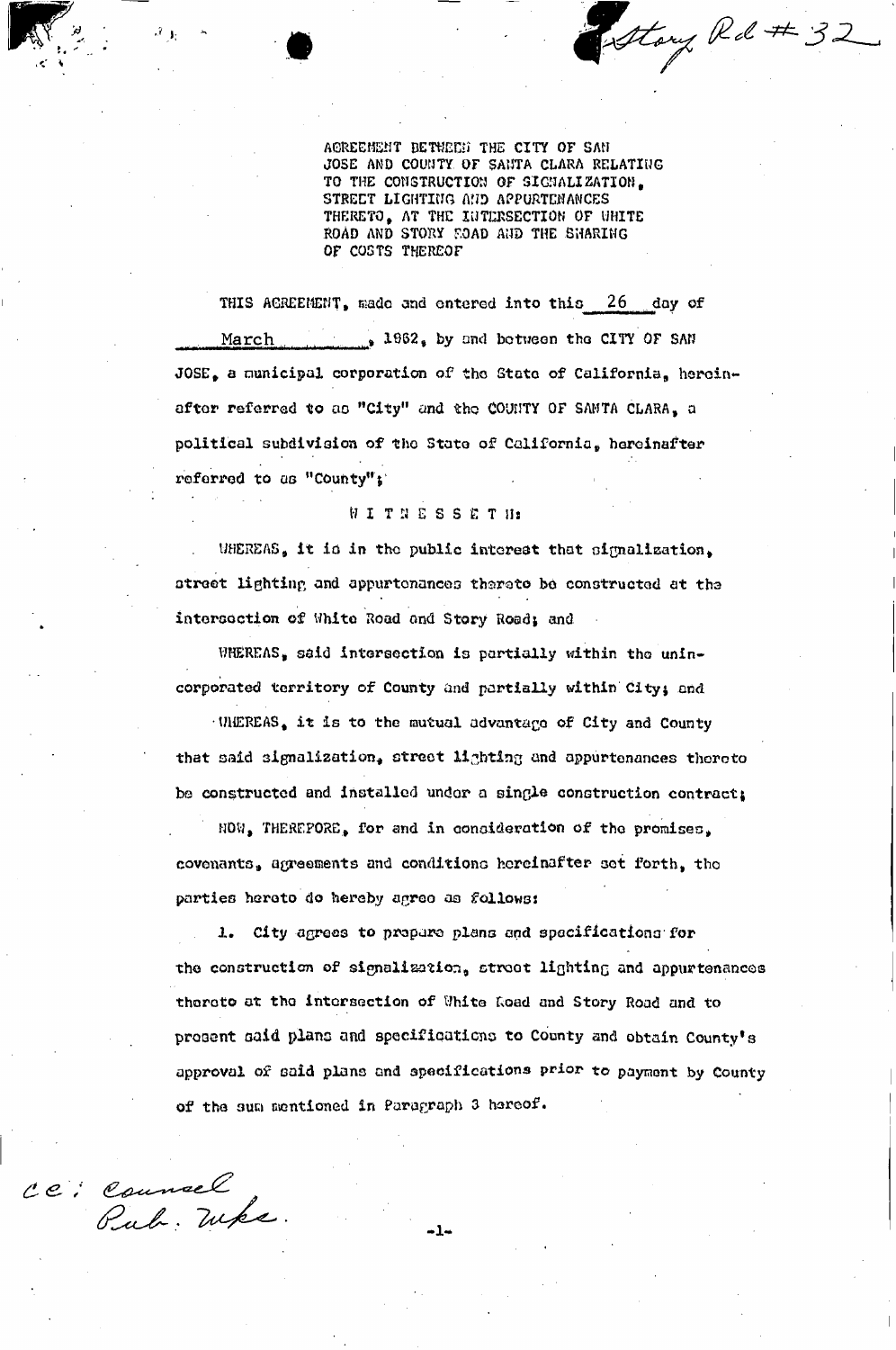2. City agrees to award, or cause to be awarded, a construction contract for oaid iuprovoaento and to assume and pay the total cost thereof; provided, however, that County shall pay to City a portion of said costs as hereinafter sot forth in Paragraph 3 hereof.

i de la partie de la partie de la partie de la partie de la partie de la partie de la partie de la partie de l<br>En 1910, en 1910, en 1910, en 1910, en 1910, en 1910, en 1910, en 1910, en 1910, en 1910, en 1910, en 1910, en<br>

City shall require tho contractor to whom the construction contract is awarded to take out and maintain at all times during the construction work adequate public liability and property damage insurance covering all work performed by, for or on behalf of said contructor, naming the County of Santa Clara, the Board of Supervisors, and all officers and employees of tho County of Santa Clara aq insureds thereunder.

3. County agrees to pay to City on amount not to exceed Two Thousand Five Hundred Dollars (\$2,500.00). Tho amount of County's contribution shall be the sum of the following:

> Twenty-one percent (210) of the construction cost and twenty-one percent (21%) of the cost of construction engineering and inspection servicce.

 $4.$  County shall advance the said sum of  $$2,500.00$  to City upon execution of this agreement by County and City. Upon completion and acceptance of said improveuento, City shall submit to County a detailed statement of tho coot of construction thereof. In the event that the portion of the coat of construction, together with engineering and inspection services, which County hao agreed to pay a*q* above provided, is loss than the said amount of  $2,500.00$ , City shall forthwith refund the difference to County.

WITNESS THE EXECUTION HUREOF the day and year first hereinabove set forth.

ATTEST: Citv Clork

ATTEST: Pullan, Clerk `of' চাত Board ef Supervisors -2-

CITY OF ON JOSE, a municipal corporation 1 aux Br l Bv And Hanager

**MAR 2 6 1962**  COUNTY OF.SANTA CLARA irman of the

of Supervisors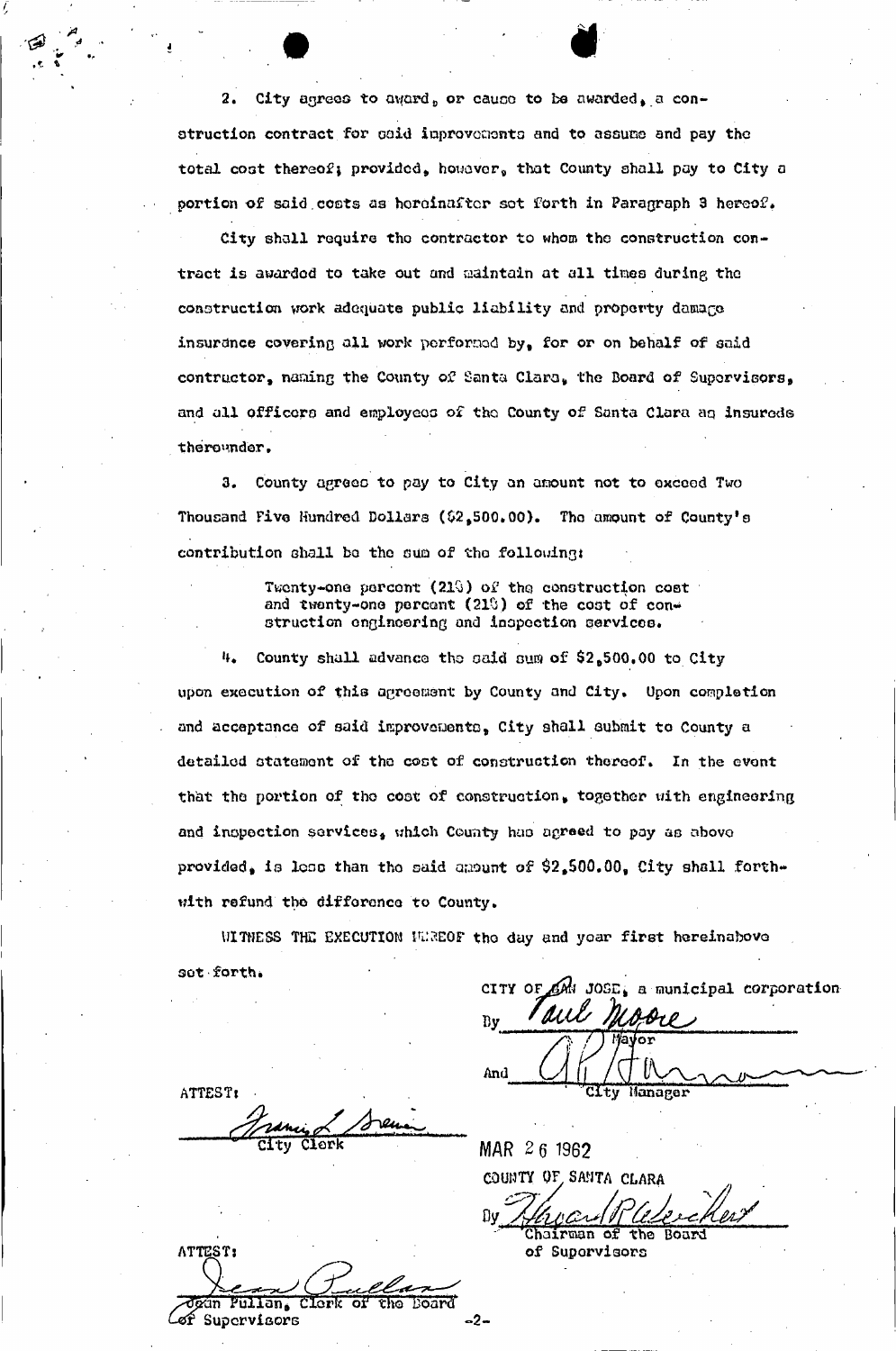

## **JOSE** CITY  $O F$ SAN CALIFORNIA

CITY HALL

TELEPHONE CYPRESS 2-3141

CITY CLERK

April 26, 1962

Board of Supervisors <sup>0</sup> County of Santa Clara i • 70 W. Rosa ° San Jose, California Gentlemen:

Enclosed please find an executed copy of Agreement between City and County relating to construction etc at the intersection of Story and White Rds.

This copy is to be retained for your files.

FRANCIS L. GREINER CITT CI£RK

By: M.L. Moorehead

Enc.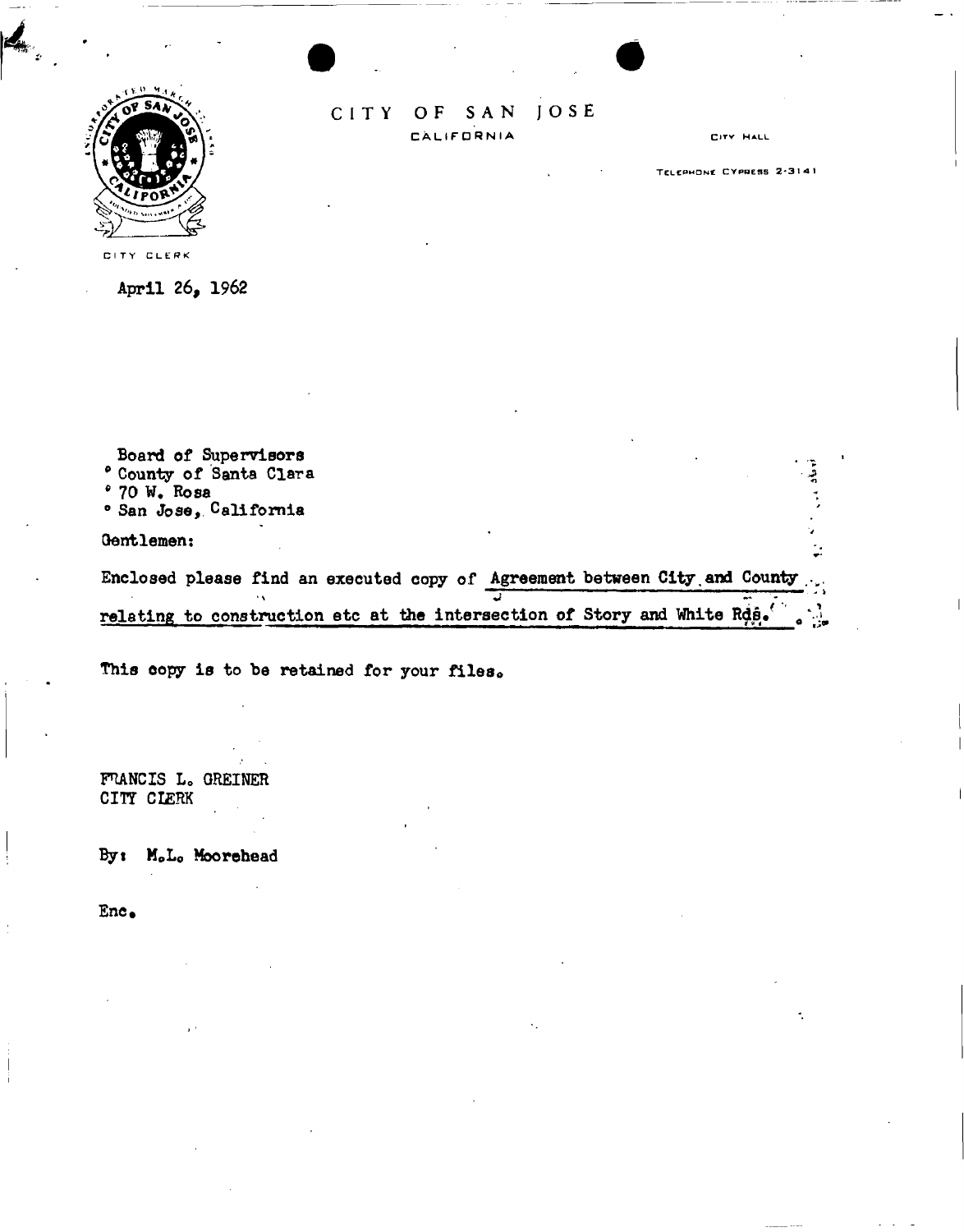RECEIVED BOARD OF SUPERVISORS Am 26 10 20 AM '82 COUNTY OF SANTA CLARA

 $\ddotsc$ 

 $\epsilon$  ).

-1  $\frac{1}{2}$ 

**e ,** 

٠,

Č

*t\** 

 $\frac{1}{2}$ 

ċ,

 $\tilde{\gamma}$  .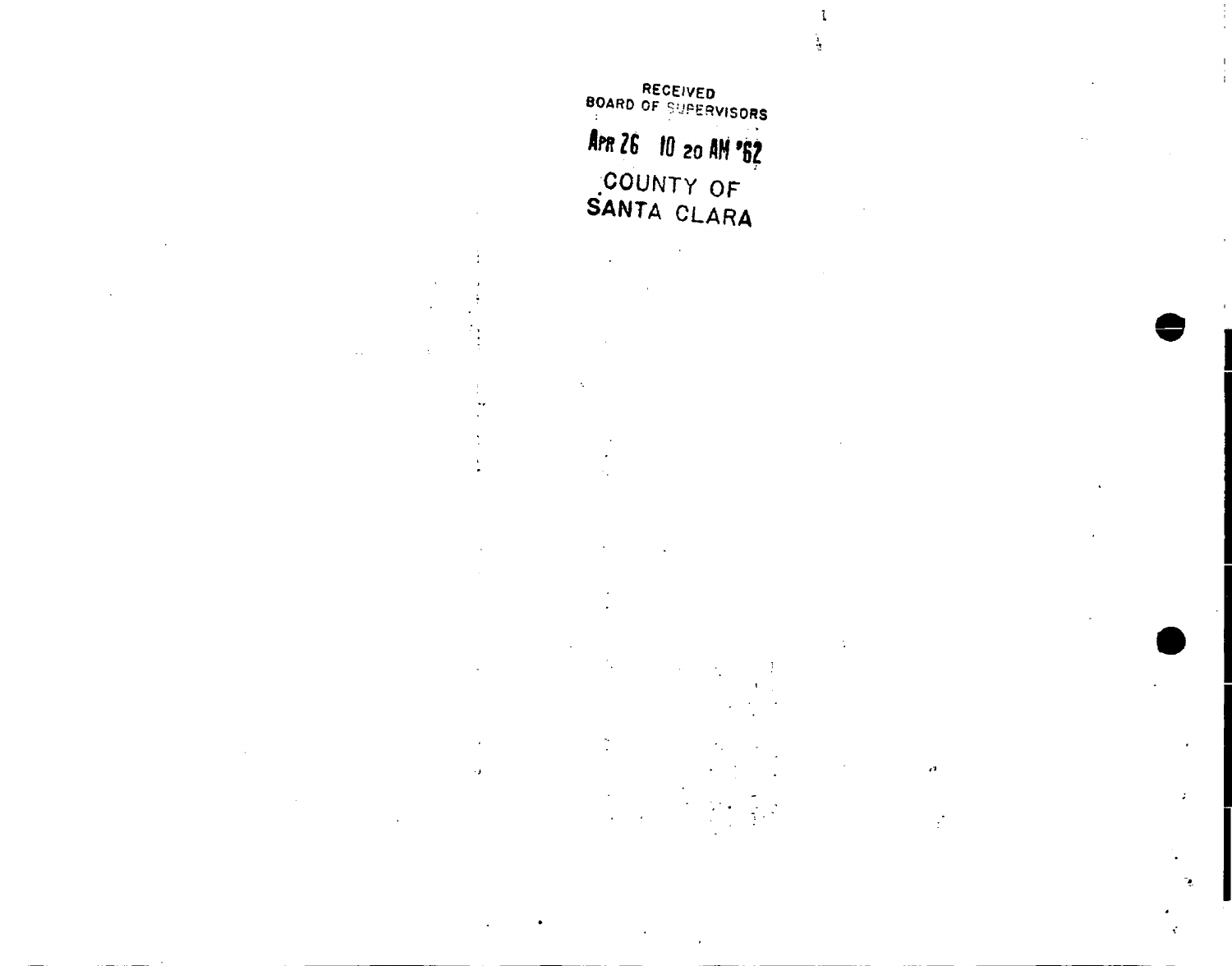## **April 4, 1962**

**Mr. H. J. Flannery City Engineer Room 321, City Hall San Jose 10, California** 

 $2 \times 2 + 6 \times 1$ 

**Subject: Agreement for signalization of Story Road and White Road** 

**Dear Mr. Flannery:** 

**Enclosed are. the original and four copies of the above referred to agreement, which was approved by the Board of Supervisors at its meeting of March 26.** 

**Please return one fully executed copy for our file. Thank you**  for your cooperation.

**Very truly yours,** 

**BOARD OF SUPERVISORS** 

**Mr6. Jean Pullan Clerk of the Board** 

**E0:rc Enc.**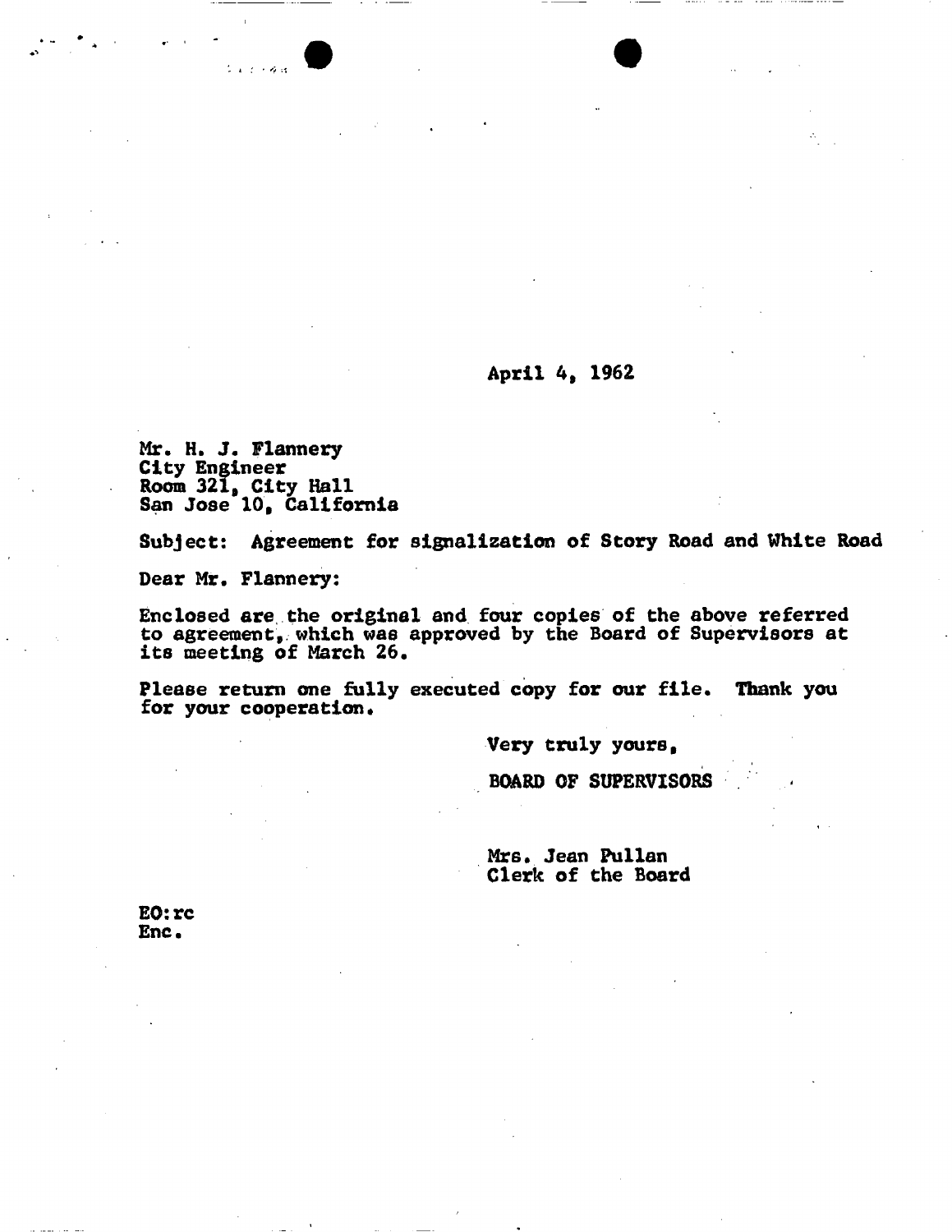

i t is

 $\frac{1}{2}$ 

## CIT Y O F SA N JOS E CALIFORNIA *4*

28 February 1962

TELEPHONE CYPRESS 2-3141 PUBLIC WORKS. DEPARTMENT

Room 321, City Hall San. Jose 10, California

B, Enochs, Director of Public Works County of Santa Clara <sup>x</sup> 20 West Rosa Street San Jose 10, California

Re: Agreement for the Signalization of Story • Road & White' Road

••.v "

Dear Sir:

\* \* \* \* \* \* \* \*

Attached is cooperative agreement for the sharing of "costs for the installation of signals at Story Road and White Road. " ' •<sup>r</sup>' ' ^ • •<sup>r</sup> ' /

This agreement provides 21% contribution by the County for construction and construction engineering, or not to exceed- \$2500. The 21% contribution, is based' on the percentage of the approach right-of-way widths to the intersection that lies within the County. The method of computation is shown in red on the attached plan, which plan has previously been approved by you.

If the agreement is satisfactory, will you please have all copies executed by the County officials and return to the City. After the City has executed all copies, one copy' will be returned to you.

<sup>1</sup> ' • \*<sup>1</sup> , \* • *. .1 \** 

Very truly yours;

HJFiRRBlbc Encls. Agreement (5 cys)

J. FLANNERY City Engineer

SANTA CLARA , COO K J<sup>1</sup>

**MAR** 2 11 14 RM 562

*<b>ECEIAED*